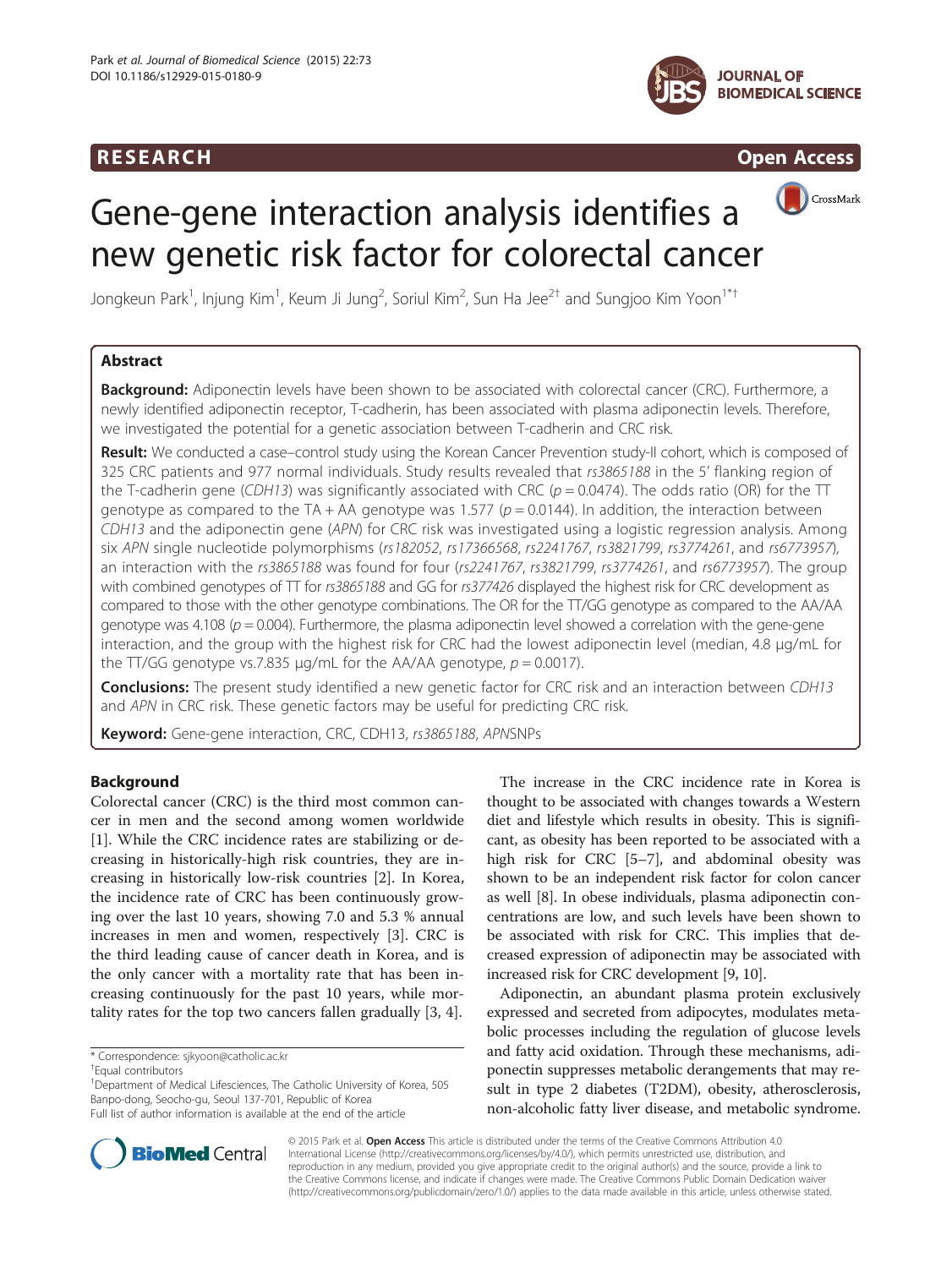In fact, those with low plasma adiponectin levels are characterized by obesity and T2DM [\[11, 10\]](#page-6-0). The results from numerous studies have supported a relationship between plasma adiponectin levels and risk for CRC [\[12, 10, 13](#page-6-0)], and variants of the adiponectin gene (APN) have been shown to be associated with CRC risk [\[14, 15](#page-6-0)].

As an endogenous insulin sensitizer, adiponectin exerts its action through two G-protein coupled receptors, adiponectin receptor 1 (AdipoR1) and adiponectin receptor 2 (AdipoR2), which are expressed in colonic tissue [[16, 17](#page-6-0)]. Adiponectin has been shown to suppress cell proliferation via activation of AdipoR1 and -R2 mediated 5' adenosine monophosphate-activated protein kinase (AMPK) in colon cancer cells [\[18\]](#page-6-0). Additionally, several polymorphisms of APN and AdipoR1 have been shown to be associated with risk for CRC in various populations [[19](#page-6-0), [14](#page-6-0), [20](#page-6-0)].

Recently, the third member of the adiponectin receptor family, CDH13, was found, and classified as a member of the cell surface glycoprotein family, functioning as a signaling transducer as well as a cell-cell adhesion molecule [\[21](#page-6-0)]. Loss of expression and aberrant methylation of the CDH13 gene has been demonstrated in colorectal cancer [\[22, 23\]](#page-6-0). However, an association between the CDH13 gene and CRC risk has yet to be described.

In the present study, we identified the nature of the association between CDH13 and CRC, and found that the interaction between APN and CDH13 was related to both the CRC risk and the plasma adiponectin level.

#### **Methods**

## Ethics statement

Written informed consent was obtained from all study participants. The study was performed in accordance with the guidelines established by the Catholic Medical Center Office of Human Research Protection Program, and approved by the Institutional Review Boards of the Catholic University of Korea and Yonsei University.

#### Study population

The study population was composed of 325 confirmed CRC patients from the Korean Cancer Prevention study-II (KCP-II), which included 200,595 individuals recruited from 16 health promotion centers nationwide. Patients were categorized as having CRC based on the International Classification of Diseases for Oncology (ICD-O) at the National Cancer Center of Korea [[24\]](#page-6-0). As controls, randomly selected 1004 individuals with lack of CRC based on anamnesis and family history in the KCP-II were genotyped using Human SNP array 5.0 (Affymetrix, Santa Clara, CA, USA) and individuals with low genotyping call rates (<95 %) removed. And so were the ones with missing anthropometric measurement (SBP, DBP, waist circumference and BMI) or gender mismatch

between genpotype and self-reported information. Thus, 977 normal individuals in the KCP-II were included for the present study [\[25\]](#page-6-0) (Additional file [1:](#page-5-0) Figure S1). Genotypes of the control participants were previously determined using the same platform as was used in the present study [\[25\]](#page-6-0). Recorded and analyzed clinical characteristics of the participants included age, sex, systolic blood pressure (SBP), diastolic blood pressure (DBP), waist circumference (WC), body mass index (BMI), and plasma adiponectin level. Each participant was measured for weight and height while wearing light clothing, and BMI was calculated as mass (kg) divided by height in meters squared  $(m^2)$ . SBP and DBP were measured after a 15 min rest. Serum was separated from peripheral venous blood and the adiponectin level was measured using an ELISA kit following the manufacturer's protocol (Mesdia, Korea) [\[26\]](#page-6-0).

## Genotyping and single nucleotide polymorphism (SNP) selection

Genomic DNA isolated from the peripheral blood of participants was utilized for genotyping using the Human SNP Array 5.0 (Affymetrix, Santa Clara, CA, USA) at DNAlink Inc. (Seoul, Korea). For data accuracy, an internal quality control (QC) measurement was used: QC call rate (dynamic model algorithm) always exceeded > =86 %, and contrast QC <0.4. The heterozygosity of X chromosome markers identified the sex of each sample. Genotype calling was accomplished using the Birdseed (v2) algorithm. The genotype call rate for six APN SNPs (rs182052, rs17366568, rs2241767, rs3821799, rs3774261, and rs6773957) and one CDH13 SNP (rs3865188) were all above 95 %.

The single CDH13 SNP (rs3865188) was selected due to its previously identified association with plasma adiponectin levels [\[27](#page-6-0)]. In addition, all SNPs in APN on the chip were analyzed. The linkage disequilibrium (LD) between the APN SNPs was determined using Haploview 4.2 (Additional file [2](#page-5-0): Figure S2).

#### Statistical analysis

The T-test or  $X^2$  test was used to examine the differences in the distribution of demographic and clinical characteristics, as well as genotype frequencies between cases and controls. Hardy-Weinberg equilibrium (HWE) was also analyzed using the  $X^2$  test. A logistic regression analysis was used to evaluate the CRC risk associated with the genotype of each SNP, as well as the interactions between genotypes in comparison to control participants. The odds ratio (OR) and 95 % confidence intervals (CI) of CRC associated with CDH13 and APNSNP genotypes was computed and adjusted for age, sex, and BMI. The T-test and analysis of variance test were used for normally distributed variables. Nonparametric tests included the Wilcoxon signed rank test and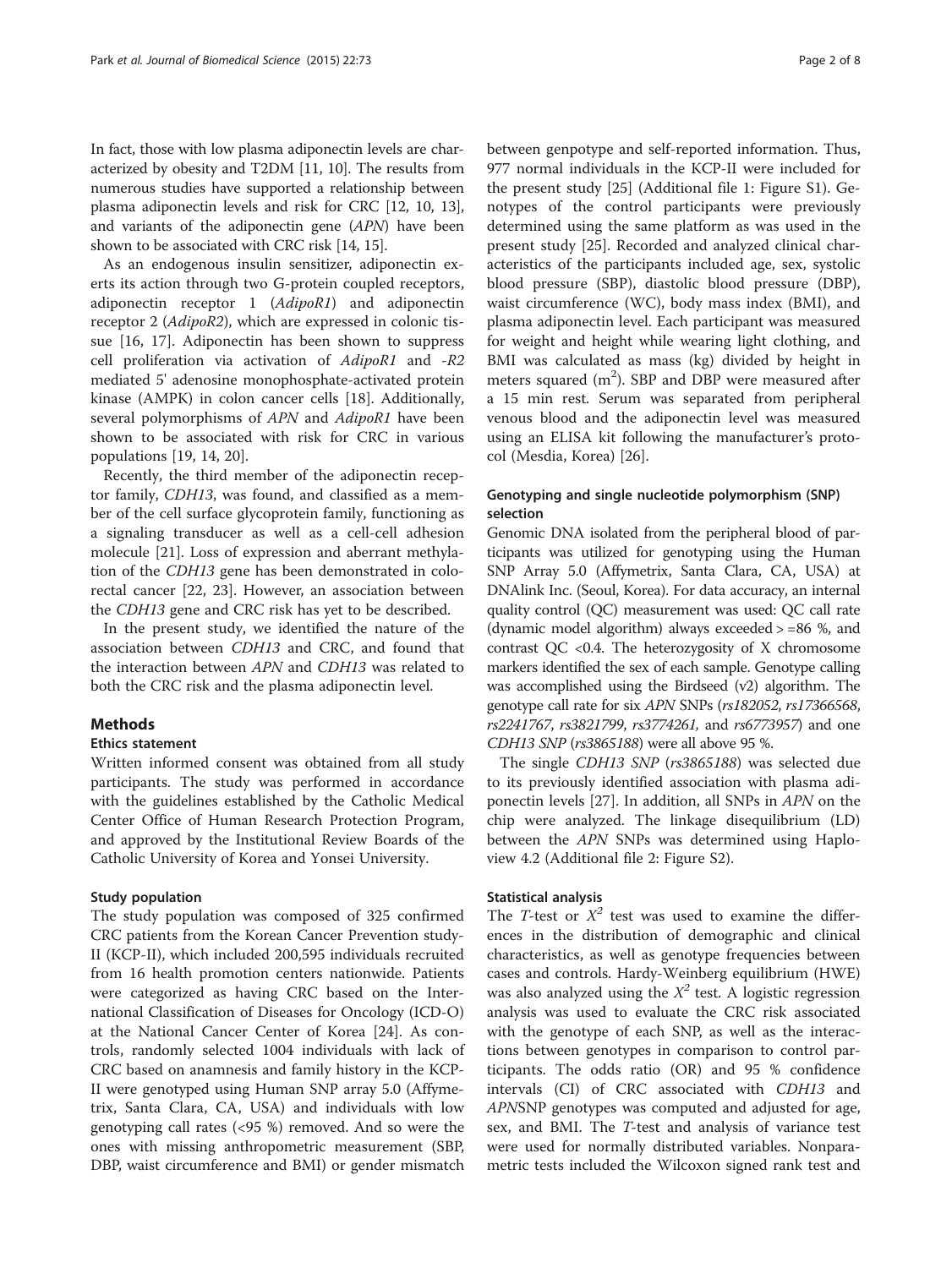the Kruskal-Wallis test. All tests were considered statistically significant at  $p < 0.05$ . Statistical analyses were conducted using SAS software (ver. 9.2).

## Results

#### General characteristics of study participants

The distribution of the demographic and clinical characteristics of the 325 CRC patients and 977 controls are shown in Table 1. The CRC patients were older with a greater proportion of males than the control group. They also had higher SBP, DBP, and BMI, and thicker WCthan controls. However, no difference in adiponectin levels was found between cases and controls.

#### Associations between SNPs and CRC

The genotype distributions of all SNPs were in HWE in the control group (Additional file [3:](#page-5-0) Table S1,  $p > 0.2$ ). A significant association was found only between the CDH13 SNP rs3865188 and CRC; none of the six APN SNPs showed evidence of any association with CRC. The frequencies of rs3865188 AA, AT, and TT genotypes were 0.4646, 0.3815, and 0.1538, respectively, in patients as compared to 0.4862, 0.4104, and 0.1034, respectively, in controls ( $p = 0.0474$ ; Table 2). The logistic regression analysis revealed that the individuals with an rs3865188 TT genotype had an increased risk of developing CRC as compared to the individuals with the other genotypes (AT or AA) in the recessive mode only  $(OR = 1.577,$ 95 % CI 1.095–2.272,  $p = 0.0144$ ; Table [3](#page-3-0)). The risk estimate remained significant after adjustment for age and BMI, and showed a tendency toward risk even after an additional adjustment for sex (Table [3](#page-3-0)).

#### Gene-gene interaction for CRC risk

Whether the presence of both variants could influence the risk for CRC was determined between rs3865188 and each of the six APN SNPs. Among the six SNPs, fourshowed an interaction with rs3865188 such that the combined genotypes were significantly associated with CRC risk. Those four SNPs, rs2241767, rs3821799, rs3774261, and rs6773957, formed an LD block

Table 2 Genotype distribution of CDH13 and APN SNPs with respect to CRC in KCP-II

| Gene SNP |                 | Group (n)                                  | Genotype<br>Frequency |           |                          | $p$ -value |
|----------|-----------------|--------------------------------------------|-----------------------|-----------|--------------------------|------------|
|          |                 |                                            |                       |           |                          |            |
|          | CDH13 rs3865188 |                                            | AA                    | <b>AT</b> | TT                       |            |
|          |                 | Case (325) 0.4646                          |                       |           | 0.3815  0.1538  0.0474 * |            |
|          |                 | Control (977) 0.4862 0.4104 0.1034         |                       |           |                          |            |
| APN      | rs182052        |                                            | <b>AA</b>             | AG        | GG                       |            |
|          |                 | Case (325) 0.2646                          |                       |           | 0.5077 0.2277 0.4161     |            |
|          |                 | Control (974) 0.2402 0.4979 0.2618         |                       |           |                          |            |
|          | rs1736656       |                                            | <b>AA</b>             | AG        | GG                       |            |
|          |                 | Case(325) 0.0000                           |                       |           | 0.5540 0.9446 0.4235     |            |
|          |                 | Control (977)  0.0100  0.3990  0.9591      |                       |           |                          |            |
|          | rs2241767       |                                            | <b>AA</b>             | AG        | GG                       |            |
|          |                 | Case (325)  0.4954  0.4246  0.0800  0.7045 |                       |           |                          |            |
|          |                 | Control (977) 0.5067 0.4023 0.0811         |                       |           |                          |            |
|          | rs3821799       |                                            | CC                    | $CT$ TT   |                          |            |
|          |                 | Case (325)  0.1692  0.4677  0.3631  0.3357 |                       |           |                          |            |
|          |                 | Control (968) 0.1395 0.4638 0.3967         |                       |           |                          |            |
|          | rs3774261       |                                            | AA                    | AG        | GG                       |            |
|          |                 | Case (324) 0.3179                          |                       |           | 0.5062 0.1759 0.1516     |            |
|          |                 | Control (972) 0.3755 0.4743 0.1502         |                       |           |                          |            |
|          | rs6773957       |                                            | AA aas                | AG        | GG                       |            |
|          |                 | Case (325)  0.3169  0.5046  0.1785  0.1417 |                       |           |                          |            |
|          |                 | Control (977) 0.3756                       |                       | 0.4719    | 0.1525                   |            |

 $*: P < 0.05$ 

(Additional file [1](#page-5-0): Figure S1). Among individuals with an rs3865188TT genotype, a significant change in CRC risk was not observed for individuals who carried wild type alleles for all four SNPs when compared to controls. In contrast, among those with an rs3865188 TT genotype, those whose genotypes were homozygous for the variant allele for each SNP had a much higher risk for CRC development as compared to the other genotype combinations (Fig. [1](#page-3-0)).

Table 1 General characteristics of the study participants in Korean Cancer Prevention Study II (KCP-II)

|                        | Total                             |                                         | $p$ -value |  |
|------------------------|-----------------------------------|-----------------------------------------|------------|--|
|                        | Normal participants ( $n = 977$ ) | Colorectal caner patients ( $n = 325$ ) |            |  |
| Male(%)                | 56.5                              | 72.9                                    |            |  |
| Age (year)             | $41.26 \pm 8.44$                  | $52.82 \pm 10.33$                       | < .0001    |  |
| SBP(mmHg)              | $120.66 \pm 13.79$                | $123.07 \pm 16.43$                      | 0.011      |  |
| DBP(mmHq)              | $73.76 \pm 10.39$                 | $76.23 \pm 11.51$                       | < .0001    |  |
| WC(cm)                 | $81.30 \pm 9.52$                  | $84.42 + 8.79$                          | < .0001    |  |
| BM(Kq/m <sup>2</sup> ) | $23.66 \pm 3.12$                  | $24.17 \pm 2.91$                        | 0.0095     |  |
| Adiponectin(µg/ml)     | $8.33 \pm 5.78$                   | $7.68 \pm 4.85$                         | 0.3300     |  |

SBP; systolic blood pressure, DBP; diastolic blood pressure, WC; waist circumference, BMI; Body mass index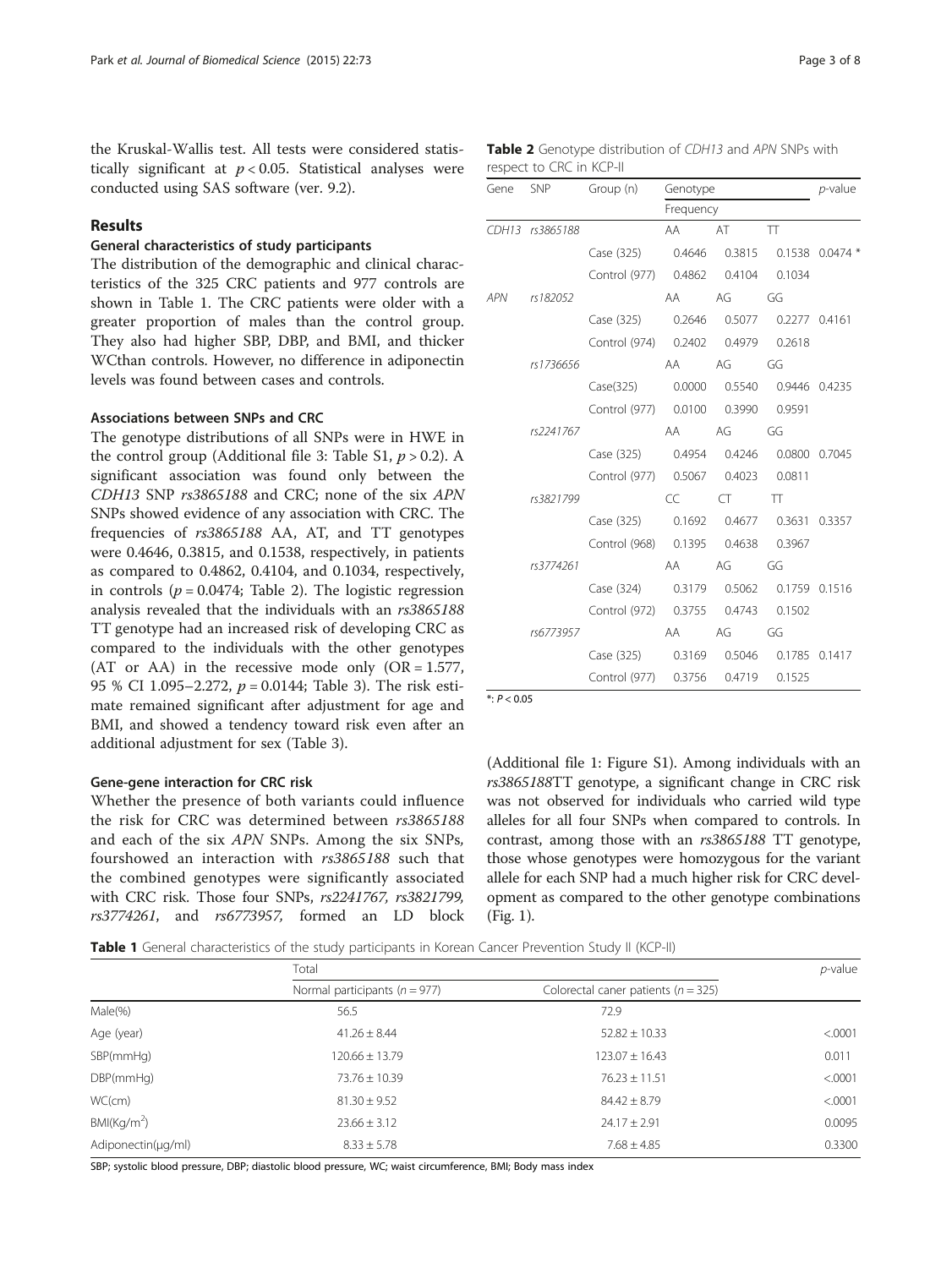|             |                           | Unadjusted  | Adjusted for age and BMI | Adjusted for age, sex and BMI |
|-------------|---------------------------|-------------|--------------------------|-------------------------------|
| T-dominance | Point estimate            | 1.090       | 1.150                    | .135                          |
|             | 95 % Confidence intervals | 0.848-1.402 | $0.860 - 1.539$          | $0.847 - 1.521$               |
|             | <i>p</i> -value           | 0.5003      | 0.3451                   | 0.3972                        |
| T-recessive | Point estimate            | 1.577       | 1.575                    | .526                          |
|             | 95 % Confidence intervals | 1.095-2.272 | 1.029-2.410              | $0.991 - 2.352$               |
|             | <i>p</i> -value           | $0.0144*$   | $0.0366*$                | 0.0552                        |

<span id="page-3-0"></span>Table 3 rs3865188 of CDH13 association analyses with risk of CRC in this study

T-Dominance;TT + TAvs. AA T-recessive; TT vs. TA + AA, \*: P < 0.05

Individuals with the combined genotype of TT for rs3865188 and GG for rs3774261 had the most significantly increased CRC risk as compared to those with the other genotype combinations (Fig. 1a, OR = 4.108, 95 % CI 1.568-10.763,  $p = 0.004$ ). Risks for CRC development due to interaction with rs3865188 were also increased with rs2241767 (Fig. 1b, OR = 2.495, 95 % CI 1.042–5.943,  $p = 0.0402$ ,  $rs3821799$  (Fig. 1c, OR = 3.491, 95 % CI 1.259–9.679,  $p = 0.0163$ ), and rs6773957 (Fig. 1d, OR = 3.954, 95 % CI 1.471-10.629,  $p = 0.0064$ ). However,



interaction,  $£; p = 0.0064$ . Adjusted for age, sex and BMI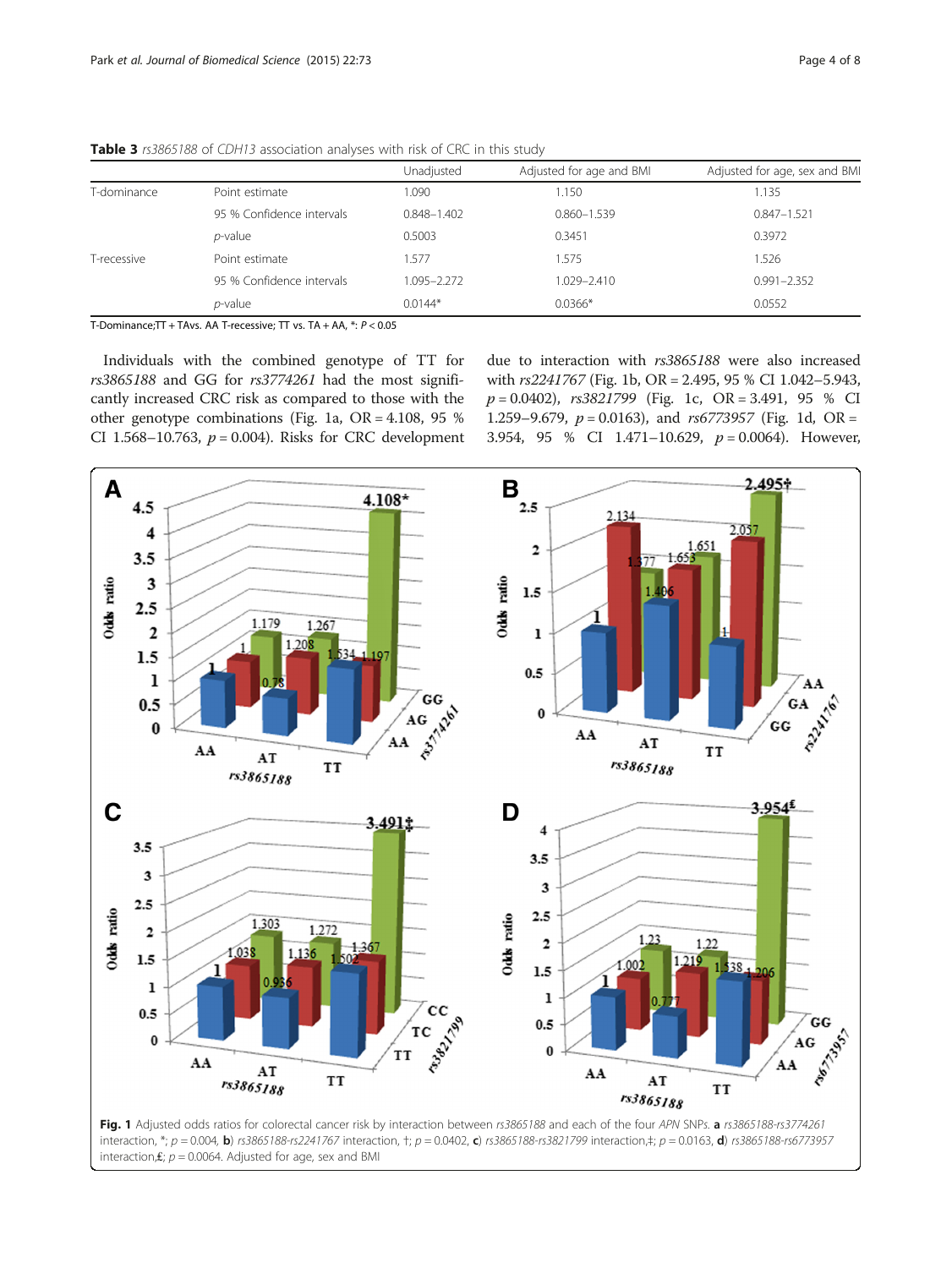

rs182052 and rs17366568 were neither associated with CRC independently nor interacted with rs3865188 for CRC risk.

#### Correlation of the combined genotype with the adiponectin level

Because rs3865188 was shown to be associated with the plasma level of adiponectin, and low levels of adiponectin were reported to be related to CRC risk [\[27\]](#page-6-0), we investigated whether an association with CRC by genegene interaction was correlated with the plasma adiponectin level. The plasma adiponectin level was analyzed using nonparametric tests.

The plasma adiponectin level was significantly lower in the groups with the risk genotype combination than in those with the other genotype combinations for all SNP pairs. Individuals with a TT genotype for rs3865188 and a GG genotype for rs3774261 had the lowest plasma adiponectin levels as compared to those with the AA genotype for rs3865188 and the AA genotype for rs3774261 (Fig. 2, rs3865188:AA/rs3774261:AA median = 7.83 μg/ml, rs3865188:TT/rs3774261:GG median = 4.80  $\mu$ g/ml,  $p = 0.0017$ ). A similar pattern was seen in the pairs of other genotype combinations (Additional file [3](#page-5-0): Table S2).

## **Discussion**

This is the first study to examine gene-gene interactions between genetic variants of adiponectin and its new receptor, CDH13, with reference to CRC. Additionally, the present study also demonstrated the significant genegene interactions betweenCDH13 rs3865188 and APN SNPs in a LD block in relation to the risk for CRC, with

the combination of the rs3865188 TT and rs3774261 GG genotypes having the highest risk. Of interest, this risk increase was consistent with low adiponectin levels.

Adiponectin and its pathway have been implicated in the carcinogenesis of multiple cancers including CRC [[28\]](#page-6-0). Adiponectin has been associated with metabolic syndrome, T2DM, and obesity [[29](#page-6-0)–[31](#page-6-0)], which are known risk factors for CRC [\[7, 32\]](#page-6-0). The results from several studies have indicated that adiponectin mRNA and plasma levels were decreased in patients with obesity and T2DM [[33, 34\]](#page-6-0), implicating adiponectin as a key player in the development of obesity and insulin resistance. Because this characteristic of adiponectinis attributable to carcinogenesis, the roles of adiponectin and its receptors have been studied in carcinogenesis [[35](#page-6-0)–[37\]](#page-6-0).

APN SNPs have been controversial in CRC carcinogenesis association studies, as no single SNP has been consistently associated across the different studies [[38](#page-6-0)–[40](#page-6-0)]. While the APN gene was found not to be associated with CRC in the UK and US (New York) [\[38, 39\]](#page-6-0), contrary results were found in a Chinese population [\[38\]](#page-6-0). The most recent large meta-analysis on the subject revealed that rs2241766 alone showed an association with CRC in a specific genetic mode. In our study, none of the six APN SNPs were associated with either CRC risk or adiponectin levels. The rs3774261 and rs6773957APN SNPs were shown to be associated with adiponectin levels in an American population [\[41\]](#page-6-0). Furthermore, rs1063538, which is in LD with these two SNPs was shown to have an association with CRC risk in a Chinese population [[40](#page-6-0)]. The rs3774261 and  $rs6773957$  SNPs had lower  $p$ -values than the other four SNPs, however, no associations with CRC risk or adiponectin levels were found in our study. Instead, we documented that these SNPs showed gene-gene interactions with rs3865188 for CRC risk and adiponectin levels. Thus, a replication study with larger sample is required to clarify the nature of the relationship between APN variants and CRC risk in Koreans. Interestingly, four SNPs (rs2241767, rs3821799, rs3774261, and rs6773957) of the six APN SNPs formed an identical LD block in the Eastern Asians including Korean population, CHB; Han Chinese in Bejing, China, JPT; Japanese in Tokyo, Japan, whereas those did not in Caucasians such as CEU; Utah Residents with Northern and Western European Ancestry (HapMap project). Furthermore, it has been shown that rs3865188 is also highly associated with plasma APN levels in Filipinos, and Japanese as well [\[42,](#page-6-0) [43](#page-7-0)]. Thus, there is a possibility that gene-gene interaction between a CDH13 SNP and adiponectin SNPs may affect East Asians and a further study is required to clarify this relationship.

CRC risk is mediated through APN receptors, as well as through APN. The results of a previous study using classification and regression tree analysis indicated that an environmental factor was associated with risk for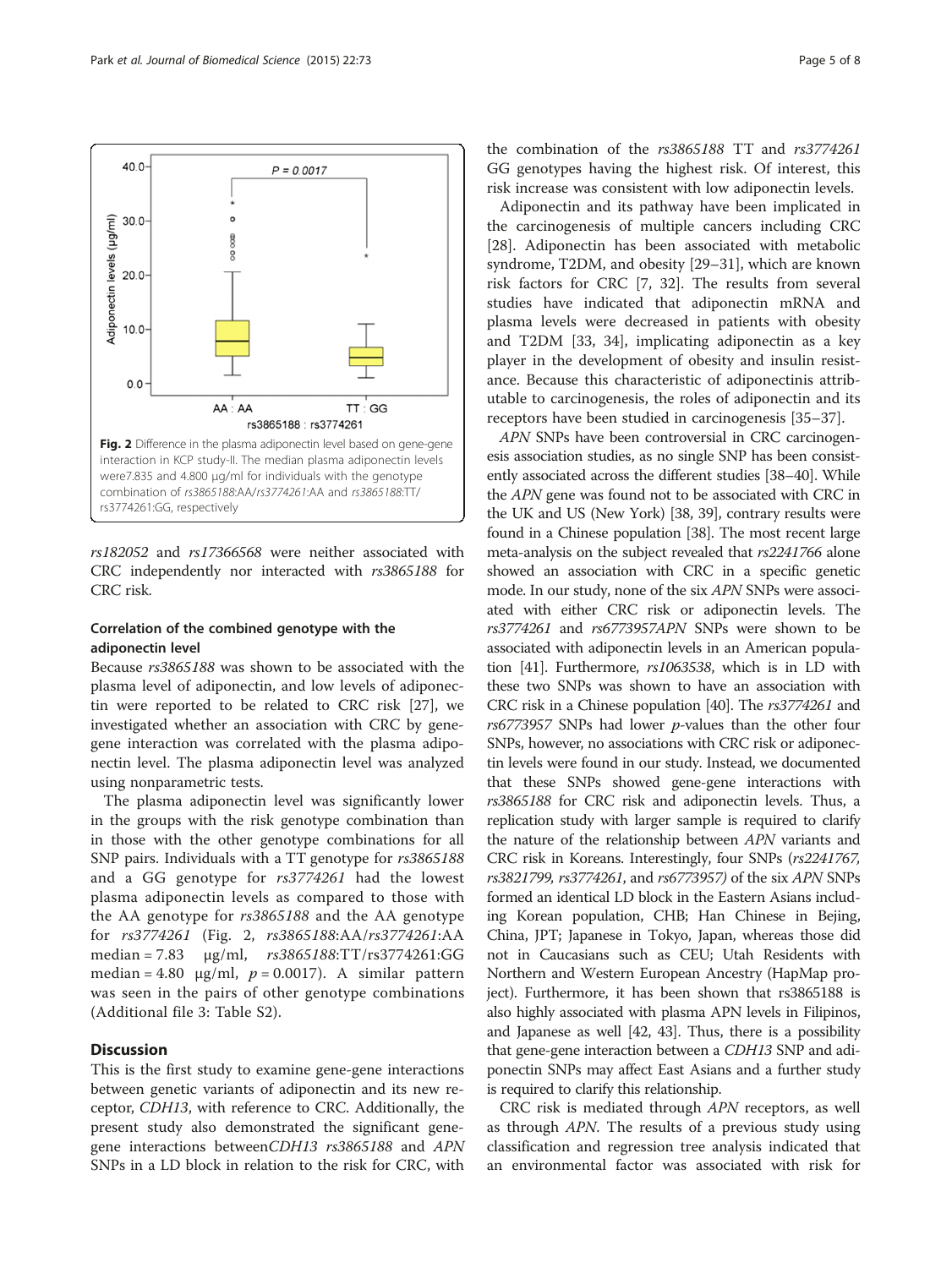<span id="page-5-0"></span>CRC based on the interaction between rs1063538 of APN and rs1539355 of AdipoR1 [\[40](#page-6-0)]. Results from an additional study demonstrated that adiponectin mediated AMPK activity via AdipoR1 and AdipoR2 in a colon cancer cell line [[18\]](#page-6-0). AMPK plays critical roles in the regulation of glucose metabolism, insulin sensitivity, and lipid metabolism [[44](#page-7-0)], all of which are correlated with tumorigenesis in humans [\[45](#page-7-0)]. Additionally, polymorphisms related to insulin resistance and obesity have been reported to be associated with CRC risk [\[46](#page-7-0)]. Thus, we anticipated that a receptor gene of APN may play an important role in the carcinogenesis of CRC.

Although we observed a marginal association of a CDH13 polymorphism and no association of APN polymorphisms with CRC, the interaction of these SNPs showed significant associations with the risk of CRC, suggesting that APN function via CDH13 should be considered in regard to CRC risk.

CDH13 expression was found in adult brain, lung, heart and blood vessels [[47\]](#page-7-0) and shown to be modulated by various factors such as FGF-2 [[48\]](#page-7-0), oxidative stress [[49\]](#page-7-0), progesterone, estradiol and serum factors [[50\]](#page-7-0), and zeb1 [[51](#page-7-0)]. However, CDH13 expression in different ethnic groups has not been currently known.

The biological function of CDH13 remains largely unknown. However, it is a known APN receptor, and binding of the high molecular weight form of APN to CDH13 transduces signals and activates AMPK activity [[44\]](#page-7-0). Furthermore, CDH13 is known to function as a tumor suppressor gene, and suppression of CDH13 expression by aberrant methylation in the CpG island of its promoter has been reported in CRC [\[23,](#page-6-0) [52](#page-7-0)] and other types of cancers [\[53](#page-7-0)–[55\]](#page-7-0). Thus, we suggest that pathological regulation affected by the interaction between CDH13 and APN may be mediated through AMPK in CRC.

Epidemiologic studies have identified sexual dimorphism in CRC risk, with a higher incidence and earlier onset in men [\[56\]](#page-7-0) and female hormones have been suggested to play a protective role in CRC development [\[57\]](#page-7-0). Interestingly, we observed that rs3865188of CDH13was significantly associated with CRC risk in male  $(p = 0.049)$  but not in female ( $p = 0.880$ ). Recently, circulating T-cadherin and high molecular weight adiponecin levels were shown to be negatively associated in angiographically stable coronary artery young male patients but not in female patients [[58](#page-7-0)]. Therefore, male-specific CDH13 association in CRC risk could have a sex-specific contributing factor(s) involved. Clearly, further study with larger number of participantsis required to identify an underlying factor for this observation.

The present study was not without limitations. First, our sample size was limited. We selected 325 CRC patients and 977 normal individuals from the KCP-II. Further study will be needed in order to analyze more Koreans and members of other ethnic groups. Second, our study only identified interactions between genetic factors with respect to CRC risk, and therefore we did not investigate relationships between genetic factors and clinical information (cancer staging, drug treatment, other disorder). Additional studies will be required in order to more fully elucidate the nature of the correlations between clinical information, CRC, and gene-gene interactions.

#### Conclusion

Nevertheless, we found a new gene-gene interaction with respect to CRC risk is uncovered, and identified a correlation between adiponectin level and the combined genotype. Our study suggests that gene-gene interaction between a CDH13 SNP and adiponectin SNPs is a CRC risk genetic marker for predisposition in Korean population.

#### Additional files

[Additional file 1: Figure S1.](http://www.jbiomedsci.com/content/supplementary/s12929-015-0180-9-s1.tif) Overall study population design. (TIF 1061 kb)

[Additional file 2: Figure S2.](http://www.jbiomedsci.com/content/supplementary/s12929-015-0180-9-s2.tiff) Linkage disequilibrium of six SNPs of the adiponectin gene (APN). (TIFF 599 kb)

[Additional file 3: Table S1.](http://www.jbiomedsci.com/content/supplementary/s12929-015-0180-9-s3.docx) Hardy-weinberg equilibrium (HWE) in the control group. Table S2. Differences on the adiponectin level in KCP-II based on the genotype combination between rs3865188- rs2241767, rs3865188- rs382179 and rs3865188- rs6773957. (DOCX 18 kb)

#### Abbreviations

CRC: Colorectal cancer; SNP: Single nucleotide polymorphism; KCP-II: Korean Cancer Prevention study-II; CDH13: T-cadherin gene; APN: Adiponectin gene; OR: Odds ratio; 95 % CI: 95 % confidence intervals; LD: Linkage disequilibrium; HWE: Hardy-Weinberg equilibrium; ICD-O: The International Classification of Diseases for Oncology; QC: Quality control; SBP: Systolic blood pressure; DBP: Diastolic blood pressure; WC: Waist circumference; BMI: Body mass index; T2DM: Type 2 diabetes; AdipoR1: Adiponectin receptor 1; AdipoR2: Adiponectin receptor 2; AMPK: 5' adenosine monophosphateactivated protein kinase.

#### Competing interests

The authors declare that they have no competing interests.

#### Authors' contributions

JP: genetic studies, wrote and revised the manuscript, IK: collected samples and genetics studies, KJ: collected samples, SK: collected samples, SHJ:collected samples and design of study, SKY: design of study, contributed to manuscript preparation and editing. All authors read and approved the final manuscript.

#### Acknowledgements

This study was supported by a grant from the National R&D Program for Cancer Control, Ministry for Health, Welfare and Family affairs, Republic of Korea (1220180). This research was supported by Basic Science Research Program throuth the National Research Foundation of Korea(NRF) funded by the Minstry of Education, Science and Technology (NRF-2013R1A1A2011821 and 2012R1A5A2047939).

#### Author details

<sup>1</sup>Department of Medical Lifesciences, The Catholic University of Korea, 505 Banpo-dong, Seocho-gu, Seoul 137-701, Republic of Korea. <sup>2</sup>Department of Epidemiology and Health Promotion, Institute for Health Promotion, Graduate School of Public Health, Yonsei University, Seoul, South Korea.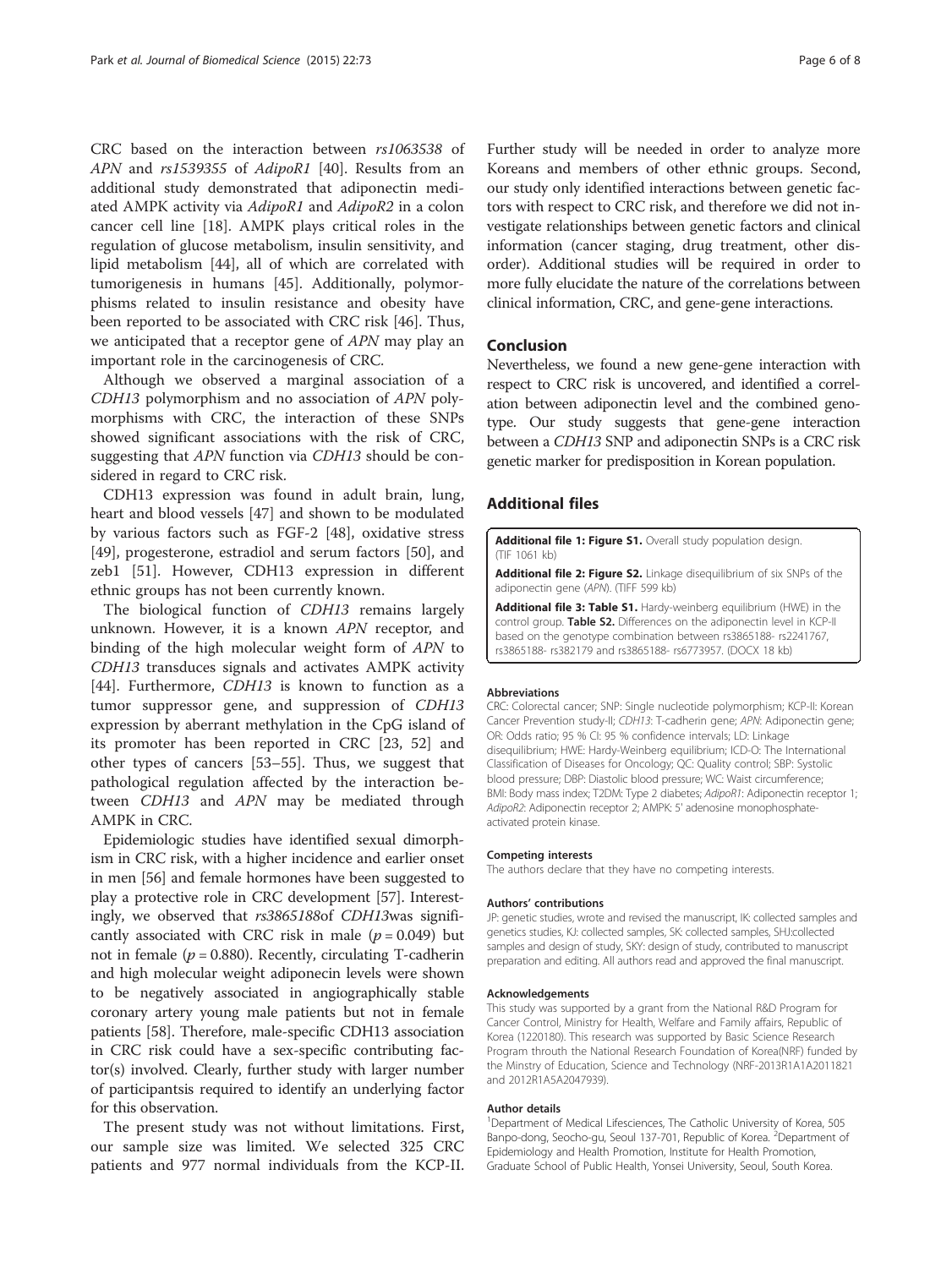#### <span id="page-6-0"></span>Received: 27 January 2015 Accepted: 23 August 2015 Published online: 11 September 2015

#### References

- 1. Ferlay J, Shin HR, Bray F, Forman D, Mathers C, Parkin DM. Estimates of worldwide burden of cancer in 2008: GLOBOCAN 2008. Int J Cancer. 2010;127(12):2893–917. doi:[10.1002/ijc.25516.](http://dx.doi.org/10.1002/ijc.25516)
- Jemal A, Center MM, DeSantis C, Ward EM. Global patterns of cancer incidence and mortality rates and trends. Cancer Epidemiol Biomarkers Prev. 2010;19(8):1893–907. doi[:10.1158/1055-9965.EPI-10-0437](http://dx.doi.org/10.1158/1055-9965.EPI-10-0437).
- Jung KW, Park S, Kong HJ, Won YJ, Lee JY, Park EC, et al. Cancer statistics in Korea: incidence, mortality, survival, and prevalence in 2008. Cancer Res Treat. 2011;43(1):1–11. doi[:10.4143/crt.2011.43.1.1.](http://dx.doi.org/10.4143/crt.2011.43.1.1)
- 4. Shin A, Joo J, Bak J, Yang HR, Kim J, Park S, et al. Site-specific risk factors for colorectal cancer in a Korean population. PLoS One. 2011;6(8):e23196. doi[:10.1371/journal.pone.0023196.](http://dx.doi.org/10.1371/journal.pone.0023196)
- 5. Calle EE, Kaaks R. Overweight, obesity and cancer: epidemiological evidence and proposed mechanisms. Nat Rev Cancer. 2004;4(8):579–91. doi[:10.1038/nrc1408](http://dx.doi.org/10.1038/nrc1408).
- 6. Basen-Engquist K, Chang M. Obesity and cancer risk: recent review and evidence. Curr Oncol Rep. 2011;13(1):71–6. doi[:10.1007/s11912-010-0139-7.](http://dx.doi.org/10.1007/s11912-010-0139-7)
- 7. Bardou M, Barkun AN, Martel M. Obesity and colorectal cancer. Gut. 2013;62(6):933–47. doi:[10.1136/gutjnl-2013-304701.](http://dx.doi.org/10.1136/gutjnl-2013-304701)
- 8. Frezza EE, Wachtel MS, Chiriva-Internati M. Influence of obesity on the risk of developing colon cancer. Gut. 2006;55(2):285–91. doi:[10.1136/](http://dx.doi.org/10.1136/gut.2005.073163) [gut.2005.073163.](http://dx.doi.org/10.1136/gut.2005.073163)
- 9. Arita Y, Kihara S, Ouchi N, Takahashi M, Maeda K, Miyagawa J, et al. Paradoxical decrease of an adipose-specific protein, adiponectin, in obesity. Biochem Biophys Res Commun. 1999;257(1):79–83.
- 10. Wei EK, Giovannucci E, Fuchs CS, Willett WC, Mantzoros CS. Low plasma adiponectin levels and risk of colorectal cancer in men: a prospective study. J Natl Cancer Inst. 2005;97(22):1688–94. doi:[10.1093/jnci/dji376](http://dx.doi.org/10.1093/jnci/dji376).
- 11. Weyer C, Funahashi T, Tanaka S, Hotta K, Matsuzawa Y, Pratley RE, et al. Hypoadiponectinemia in obesity and type 2 diabetes: close association with insulin resistance and hyperinsulinemia. J Clin Endocrinol Metab. 2001;86(5):1930–5.
- 12. Erarslan E, Turkay C, Koktener A, Koca C, Uz B, Bavbek N. Association of visceral fat accumulation and adiponectin levels with colorectal neoplasia. Dig Dis Sci. 2009;54(4):862–8. doi:[10.1007/s10620-008-0440-6.](http://dx.doi.org/10.1007/s10620-008-0440-6)
- 13. Otake S, Takeda H, Suzuki Y, Fukui T, Watanabe S, Ishihama K, et al. Association of visceral fat accumulation and plasma adiponectin with colorectal adenoma: evidence for participation of insulin resistance. Clin Cancer Res. 2005;11(10):3642–6. doi:[10.1158/1078-0432.CCR-04-1868.](http://dx.doi.org/10.1158/1078-0432.CCR-04-1868)
- 14. Kaklamani VG, Wisinski KB, Sadim M, Gulden C, Do A, Offit K, et al. Variants of the adiponectin (ADIPOQ) and adiponectin receptor 1 (ADIPOR1) genes and colorectal cancer risk. JAMA. 2008;300(13):1523–31. doi[:10.1001/jama.300.13.1523](http://dx.doi.org/10.1001/jama.300.13.1523).
- 15. Partida-Perez M, de la Luz Ayala-Madrigal M, Peregrina-Sandoval J, Macias-Gomez N, Moreno-Ortiz J, Leal-Ugarte E, et al. Association of LEP and ADIPOQ common variants with colorectal cancer in Mexican patients. Cancer Biomark. 2010;7(3):117–21. doi[:10.3233/CBM-2010-0154.](http://dx.doi.org/10.3233/CBM-2010-0154)
- 16. Drew JE, Farquharson AJ, Padidar S, Duthie GG, Mercer JG, Arthur JR, et al. Insulin, leptin, and adiponectin receptors in colon: regulation relative to differing body adiposity independent of diet and in response to dimethylhydrazine. Am J Physiol Gastrointest Liver Physiol. 2007;293(4):G682–91. doi:[10.1152/ajpgi.00231.2007.](http://dx.doi.org/10.1152/ajpgi.00231.2007)
- 17. Williams CJ, Mitsiades N, Sozopoulos E, Hsi A, Wolk A, Nifli AP, et al. Adiponectin receptor expression is elevated in colorectal carcinomas but not in gastrointestinal stromal tumors. Endocr Relat Cancer. 2008;15(1):289–99. doi:[10.1677/ERC-07-0197.](http://dx.doi.org/10.1677/ERC-07-0197)
- 18. Kim AY, Lee YS, Kim KH, Lee JH, Lee HK, Jang SH, et al. Adiponectin represses colon cancer cell proliferation via AdipoR1- and -R2 mediated AMPK activation. Mol Endocrinol. 2010;24(7):1441–52. doi:[10.1210/me.2009-0498](http://dx.doi.org/10.1210/me.2009-0498).
- 19. He B, Pan Y, Zhang Y, Bao Q, Chen L, Nie Z, et al. Effects of genetic variations in the adiponectin pathway genes on the risk of colorectal cancer in the Chinese population. BMC Med Genet. 2011;12:94. doi[:10.1186/1471-2350-12-94](http://dx.doi.org/10.1186/1471-2350-12-94).
- 20. Yi N, Kaklamani VG, Pasche B. Bayesian analysis of genetic interactions in case–control studies, with application to adiponectin genes and colorectal cancer risk. Ann Hum Genet. 2011;75(1):90–104. doi:[10.1111/j.1469-](http://dx.doi.org/10.1111/j.1469-1809.2010.00605.x) [1809.2010.00605.x.](http://dx.doi.org/10.1111/j.1469-1809.2010.00605.x)
- 21. Ivanov D, Philippova M, Antropova J, Gubaeva F, Iljinskaya O, Tararak E, et al. Expression of cell adhesion molecule T-cadherin in the human vasculature. Histochem Cell Biol. 2001;115(3):231–42.
- 22. Toyooka S, Toyooka KO, Harada K, Miyajima K, Makarla P, Sathyanarayana UG, et al. Aberrant methylation of the CDH13 (H-cadherin) promoter region in colorectal cancers and adenomas. Cancer Res. 2002;62(12):3382–6.
- 23. Hibi K, Nakayama H, Kodera Y, Ito K, Akiyama S, Nakao A. CDH13 promoter region is specifically methylated in poorly differentiated colorectal cancer. Br J Cancer. 2004;90(5):1030–3. doi[:10.1038/sj.bjc.6601647](http://dx.doi.org/10.1038/sj.bjc.6601647).
- 24. Korean Ministry of Health and Welfare. The National Cancer Registry, The National Cancer Registry. Seoul: Korean Ministry of Health and Welfare; 2007.
- 25. Jo J, Nam CM, Sull JW, Yun JE, Kim SY, Lee SJ, et al. Prediction of Colorectal Cancer Risk Using a Genetic Risk Score: The Korean Cancer Prevention Study-II (KCPS-II). Genomics Inform. 2012;10(3):175–83. doi[:10.5808/gi.2012.10.3.175.](http://dx.doi.org/10.5808/gi.2012.10.3.175)
- 26. Yoon SJ, Lee HS, Lee SW, Yun JE, Kim SY, Cho ER, et al. The association between adiponectin and diabetes in the Korean population. Metabolism. 2008;57(6):853–7. doi:[10.1016/j.metabol.2008.01.031](http://dx.doi.org/10.1016/j.metabol.2008.01.031).
- 27. Jee SH, Sull JW, Lee JE, Shin C, Park J, Kimm H, et al. Adiponectin concentrations: a genome-wide association study. Am J Hum Genet. 2010;87(4):545–52. doi:[10.1016/j.ajhg.2010.09.004](http://dx.doi.org/10.1016/j.ajhg.2010.09.004).
- 28. Dalamaga M, Diakopoulos KN, Mantzoros CS. The role of adiponectin in cancer: a review of current evidence. Endocr Rev. 2012;33(4):547–94. doi[:10.1210/er.2011-1015](http://dx.doi.org/10.1210/er.2011-1015).
- 29. Fasshauer M, Paschke R, Stumvoll M. Adiponectin, obesity, and cardiovascular disease. Biochimie. 2004;86(11):779–84. doi:[10.1016/j.biochi.2004.09.016](http://dx.doi.org/10.1016/j.biochi.2004.09.016).
- 30. Matsuzawa Y, Funahashi T, Kihara S, Shimomura I. Adiponectin and metabolic syndrome. Arterioscler Thromb Vasc Biol. 2004;24(1):29–33. doi[:10.1161/01.ATV.0000099786.99623.EF](http://dx.doi.org/10.1161/01.ATV.0000099786.99623.EF).
- 31. Kadowaki T, Yamauchi T, Kubota N, Hara K, Ueki K, Tobe K. Adiponectin and adiponectin receptors in insulin resistance, diabetes, and the metabolic syndrome. J Clin Invest. 2006;116(7):1784–92. doi:[10.1172/JCI29126](http://dx.doi.org/10.1172/JCI29126).
- 32. Giovannucci E. Insulin, insulin-like growth factors and colon cancer: a review of the evidence. J Nutr. 2001;131(11 Suppl):3109S–20S.
- 33. Halleux CM, Takahashi M, Delporte ML, Detry R, Funahashi T, Matsuzawa Y, et al. Secretion of adiponectin and regulation of apM1 gene expression in human visceral adipose tissue. Biochem Biophys Res Commun. 2001;288(5):1102–7. doi[:10.1006/bbrc.2001.5904](http://dx.doi.org/10.1006/bbrc.2001.5904).
- 34. Hotta K, Funahashi T, Arita Y, Takahashi M, Matsuda M, Okamoto Y, et al. Plasma concentrations of a novel, adipose-specific protein, adiponectin, in type 2 diabetic patients. Arterioscler Thromb Vasc Biol. 2000;20(6):1595–9.
- 35. Kaklamani V, Yi N, Zhang K, Sadim M, Offit K, Oddoux C, et al. Polymorphisms of ADIPOQ and ADIPOR1 and prostate cancer risk. Metabolism. 2011;60(9):1234–43. doi:[10.1016/j.metabol.2011.01.005.](http://dx.doi.org/10.1016/j.metabol.2011.01.005)
- 36. Dhillon PK, Penney KL, Schumacher F, Rider JR, Sesso HD, Pollak M, et al. Common polymorphisms in the adiponectin and its receptor genes, adiponectin levels and the risk of prostate cancer. Cancer Epidemiol Biomarkers Prev. 2011;20(12):2618–27. doi[:10.1158/1055-9965.EPI-11-0434](http://dx.doi.org/10.1158/1055-9965.EPI-11-0434).
- 37. Kaklamani VG, Sadim M, Hsi A, Offit K, Oddoux C, Ostrer H, et al. Variants of the adiponectin and adiponectin receptor 1 genes and breast cancer risk. Cancer Res. 2008;68(9):3178–84. doi[:10.1158/0008-5472.CAN-08-0533.](http://dx.doi.org/10.1158/0008-5472.CAN-08-0533)
- 38. Gornick MC, Rennert G, Moreno V, Gruber SB. Adiponectin gene and risk of colorectal cancer. Br J Cancer. 2011;105(4):562–4. doi:[10.1038/bjc.2011.259.](http://dx.doi.org/10.1038/bjc.2011.259)
- 39. Carvajal-Carmona LG, Spain S, Kerr D, Houlston R, Cazier JB, Tomlinson I. Common variation at the adiponectin locus is not associated with colorectal cancer risk in the UK. Hum Mol Genet. 2009;18(10):1889–92. doi[:10.1093/hmg/ddp109.](http://dx.doi.org/10.1093/hmg/ddp109)
- 40. Liu L, Zhong R, Wei S, Yin JY, Xiang H, Zou L, et al. Interactions between genetic variants in the adiponectin, adiponectin receptor 1 and environmental factors on the risk of colorectal cancer. PLoS One. 2011;6(11):e27301. doi:[10.1371/journal.pone.0027301.](http://dx.doi.org/10.1371/journal.pone.0027301)
- 41. Ling H, Waterworth DM, Stirnadel HA, Pollin TI, Barter PJ, Kesaniemi YA, et al. Genome-wide linkage and association analyses to identify genes influencing adiponectin levels: the GEMS Study. Obesity. 2009;17(4):737–44. doi[:10.1038/oby.2008.625](http://dx.doi.org/10.1038/oby.2008.625).
- 42. Wu Y, Li Y, Lange EM, Croteau-Chonka DC, Kuzawa CW, McDade TW, et al. Genome-wide association study for adiponectin levels in Filipino women identifies CDH13 and a novel uncommon haplotype at KNG1-ADIPOQ. Hum Mol Genet. 2010;19(24):4955–64. doi[:10.1093/hmg/ddq423.](http://dx.doi.org/10.1093/hmg/ddq423)